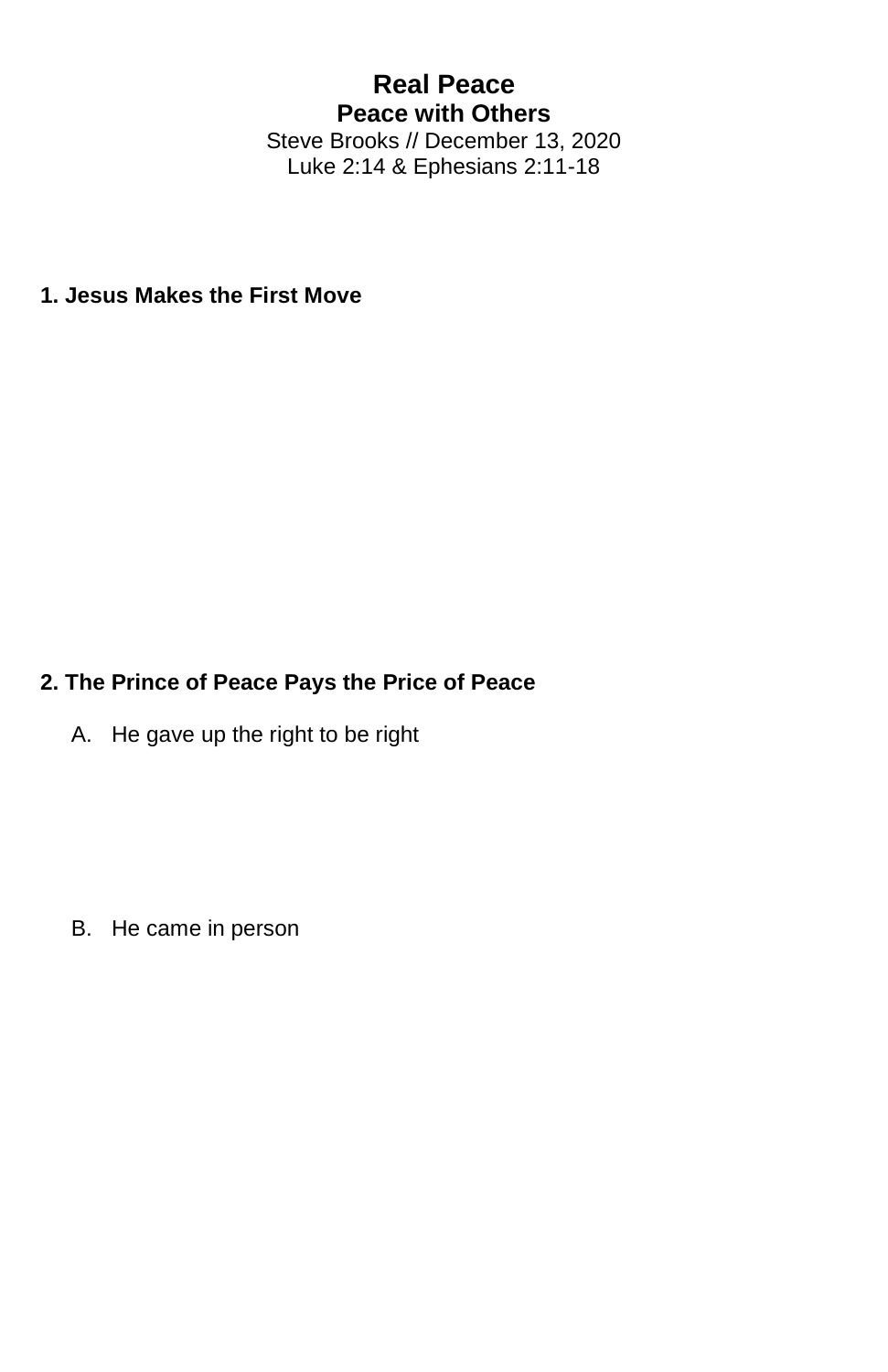## **Sermon questions**

Our Christmas series, Real Peace, is about how we find the peace that we all long for in the story of Christmas. As you celebrate Christmas this year, think about the way that Jesus has brought peace into your life and how He invites you to partner with Him in bringing His peace to the world around you.

Use these questions to discuss the message from Sunday, focusing on how you can **grow** as an everyday follower of Jesus and how you can **go** accomplish what Jesus calls you to do.

1. We've defined the biblical idea of peace (shalom) as "the wholeness God intends for His creation." Describe what it means for you to have *shalom* in your relationships with others.

2. Where are you experiencing a lack of *shalom* in your relationships right now? What is causing that brokenness?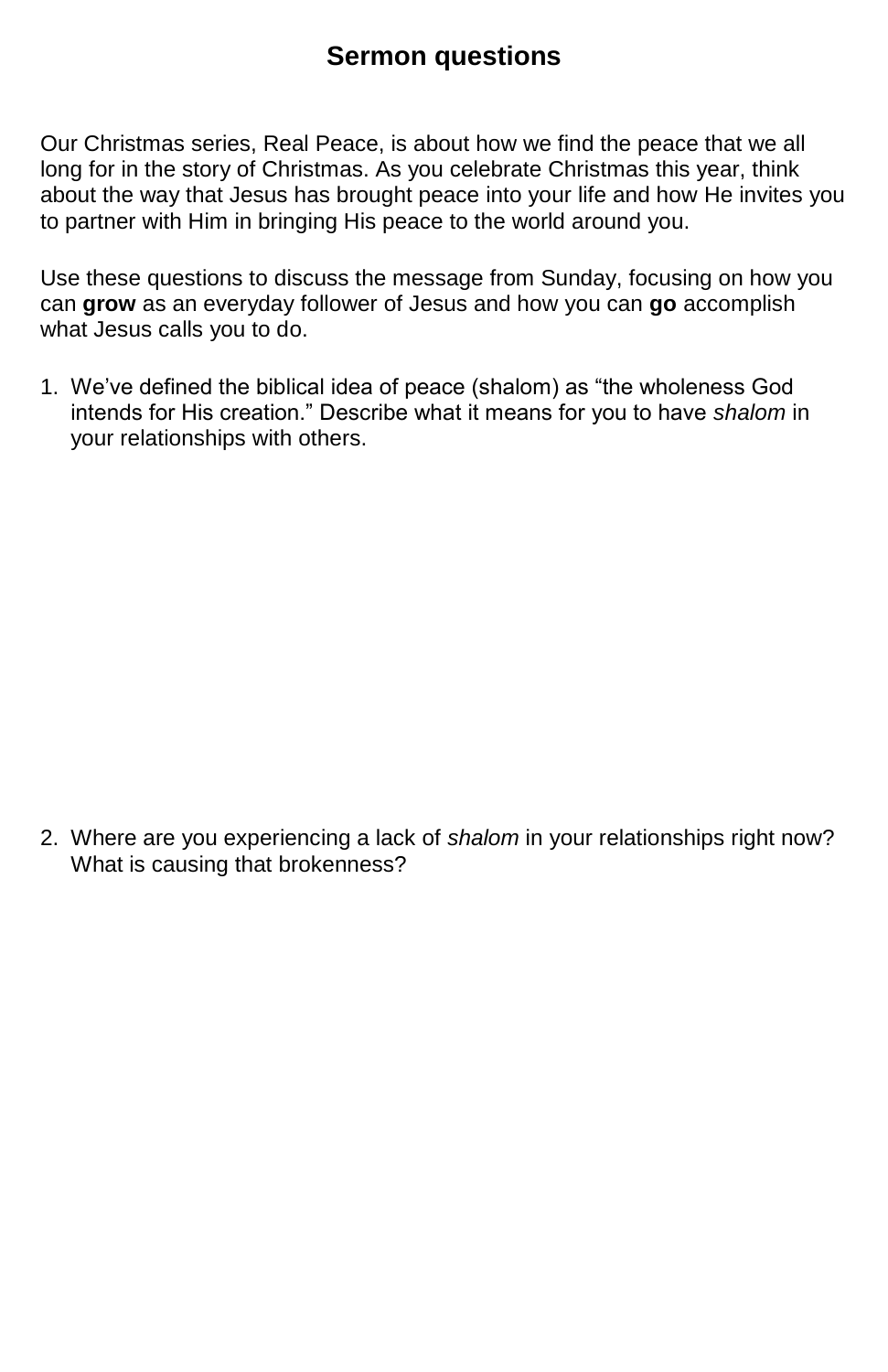3. Have someone read **Ephesians 2:11-18**. In the "new humanity" (v. **15**) that is the family of God in Christ, what types of people do you have the hardest time living in peace with? How does the truth of the Gospel speak into that?

4. Pastor Steve highlighted the fact that on Christmas, God made the first move in healing our broken relationship. How can you **grow** as a follower of Jesus in making the first move in healing broken relationships with others in your life?

5. One of the ways we **go** and represent Jesus is by loving the difficult people God has put in our lives. How can you "love the person in front of you," especially when you see the world very differently than they do?